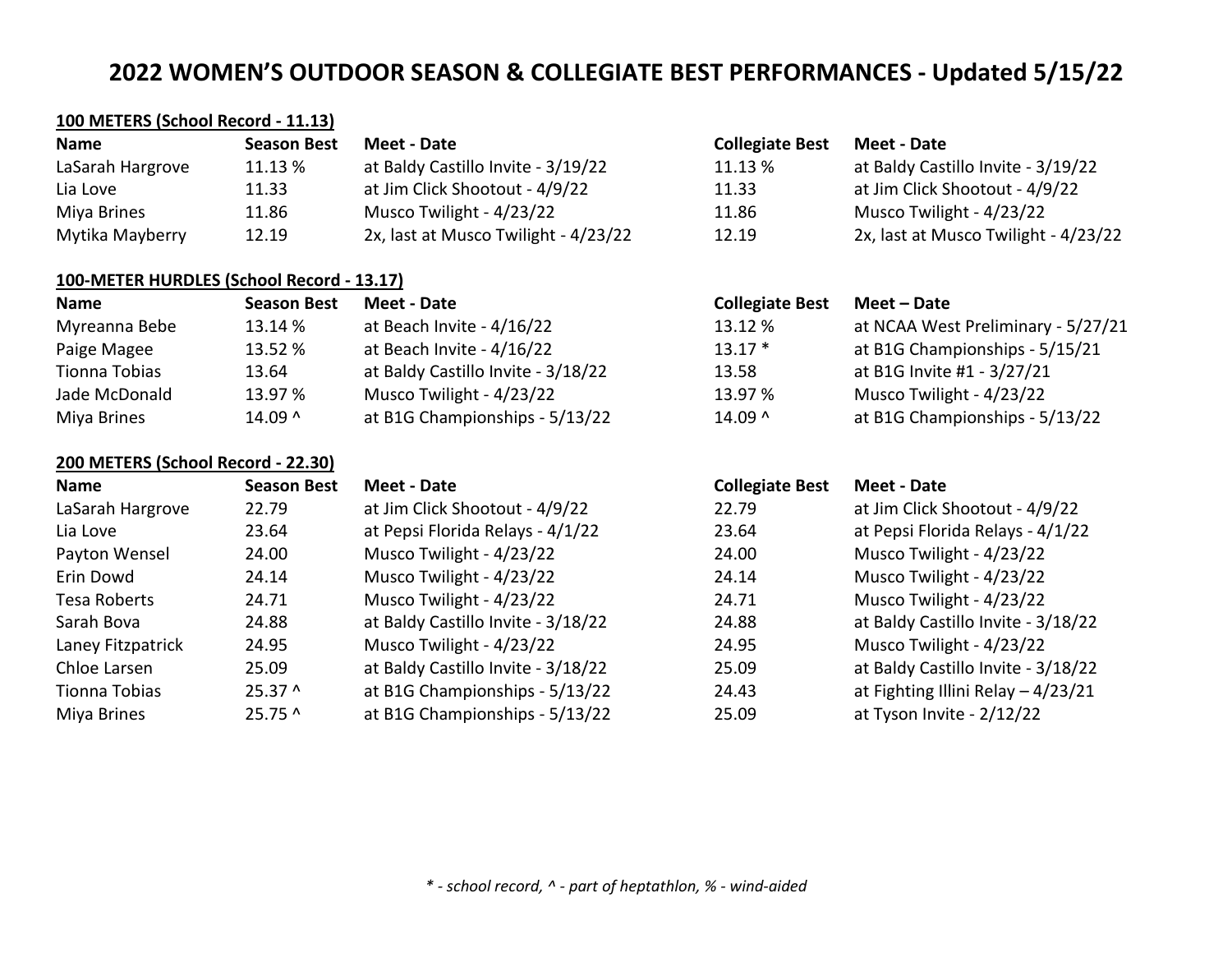# **400 METERS (School Record - 51.35)**

| <b>Name</b>       | <b>Season Best</b> | Meet - Date                    | <b>Collegiate Best</b> | Meet - Date                    |
|-------------------|--------------------|--------------------------------|------------------------|--------------------------------|
| Tesa Roberts      | 53.95              | at B1G Championships - 5/15/22 | 53.91                  | at B1G Championships - 2/25/22 |
| Chloe Larsen      | 54.87              | at Mt. SAC Relays - 4/15/22    | 54.87                  | at Mt. SAC Relays - 4/15/22    |
| Laney Fitzpatrick | 55.88              | at Mt. SAC Relays - 4/15/22    | 55.88                  | at Mt. SAC Relays - 4/15/22    |
| Sarah Bova        | 56.57              | at B1G Championships - 5/14/22 | 56.15                  | at Tyson Invite - 2/11/22      |
| Nylah Perry       | 57.65              | at Drake Relays - 4/29/22      | 57.65                  | at Drake Relays - 4/29/22      |

# **400-METER HURDLES (School Record - 56.16)**

| Name                    | <b>Season Best</b> | Meet - Date                    | <b>Collegiate Best</b> | Meet - Date                    |
|-------------------------|--------------------|--------------------------------|------------------------|--------------------------------|
| Erin Dowd               | 56.77              | at B1G Championships - 5/13/22 | 56.77                  | at B1G Championships - 5/13/22 |
| <b>Mariel Bruxvoort</b> | 57.45              | at B1G Championships - 5/13/22 | 57.45                  | at B1G Championships - 5/13/22 |
| Payton Wensel           | 57.63              | at B1G Championships - 5/13/22 | 57.63                  | at B1G Championships - 5/13/22 |
| Paige Magee             | 57.89              | at B1G Championships - 5/13/22 | 57.89                  | at B1G Championships - 5/13/22 |
| Nylah Perry             | 59.67              | at B1G Championships - 5/13/22 | 59.67                  | at B1G Championships - 5/13/22 |

### **600 METERS**

| <b>Name</b>           | <b>Season Best</b> | Meet - Date                        | <b>Collegiate Best</b> | Meet - Date                      |
|-----------------------|--------------------|------------------------------------|------------------------|----------------------------------|
| Alli Bookin-Nosbisch  | 1:30.97            | at Baldy Castillo Invite - 3/19/22 | 1:31.47                | Larry Wieczorek Invite - 1/21/22 |
| Grace Bookin-Nosbisch | 1:33.79            | at Baldy Castillo Invite - 3/19/22 | 1:33.40                | Larry Wieczorek Invite - 1/21/22 |
| Katie Moore           | 1:35.55            | at Baldy Castillo Invite - 3/19/22 | 1:34.73                | at Meyo Invite - 2/4/22          |
| Logan Akason          | 1:38.64            | at Baldy Castillo Invite - 3/19/22 | 1:36.54                | at Razorback Invite - 1/28/22    |

| :st | Meet - Date                        |
|-----|------------------------------------|
|     | at Baldy Castillo Invite - 3/19/22 |
|     | at Baldy Castillo Invite - 3/19/22 |
|     | at Baldy Castillo Invite - 3/19/22 |
|     | at Baldy Castillo Invite - 3/19/22 |

| <b>Collegiate Best</b> | Meet - Date                    |
|------------------------|--------------------------------|
| 53.91                  | at B1G Championships - 2/25/22 |
| 54.87                  | at Mt. SAC Relays - 4/15/22    |
| 55.88                  | at Mt. SAC Relays - 4/15/22    |
| 56.15                  | at Tyson Invite - 2/11/22      |
| 57.65                  | at Drake Relays - 4/29/22      |

| <b>Collegiate Best</b> | <b>Meet - Date</b>             |
|------------------------|--------------------------------|
| 56.77                  | at B1G Championships - 5/13/22 |
| 57.45                  | at B1G Championships - 5/13/22 |
| 57.63                  | at B1G Championships - 5/13/22 |
| 57.89                  | at B1G Championships - 5/13/22 |
| 59.67                  | at B1G Championships - 5/13/22 |

| <b>Collegiate Best</b> | Meet - Date                      |
|------------------------|----------------------------------|
| 1:31.47                | Larry Wieczorek Invite - 1/21/22 |
| 1:33.40                | Larry Wieczorek Invite - 1/21/22 |
| 1:34.73                | at Meyo Invite - 2/4/22          |
| 1:36.54                | at Razorback Invite - 1/28/22    |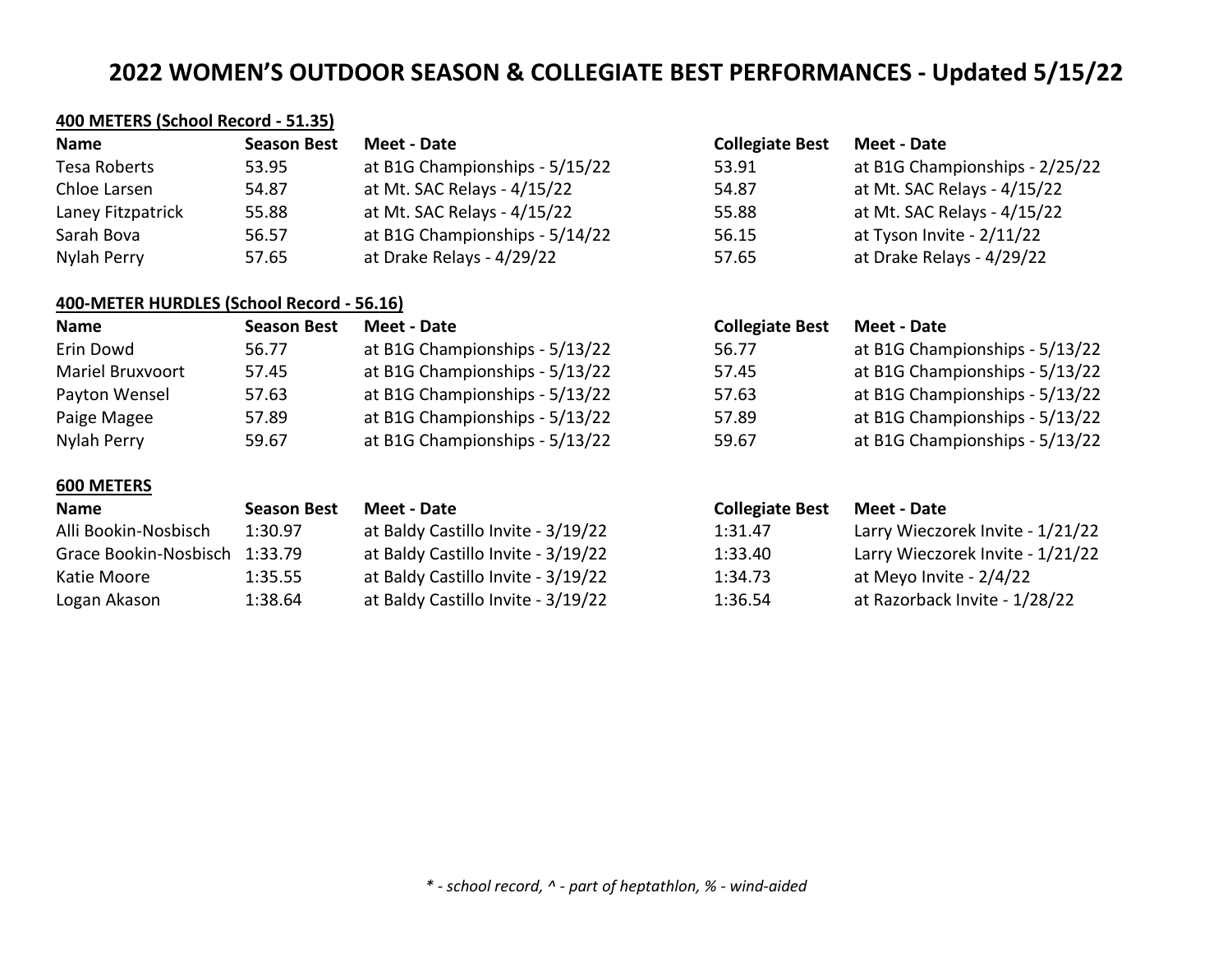# **800 METERS (School Record - 2:03.78)**

| <b>Name</b>           | <b>Season Best</b> | Meet - Date                    | <b>Collegiate Best</b> | Meet – Date                             |
|-----------------------|--------------------|--------------------------------|------------------------|-----------------------------------------|
| Clare Pitcher         | 2:06.05            | at Bryan Clay Invite - 4/14/22 | 2:06.05                | at Bryan Clay Invite - 4/14/22          |
| Alli Bookin-Nosbisch  | 2:06.92            | at Bryan Clay Invite - 4/14/22 | 2:06.92                | at Bryan Clay Invite - 4/14/22          |
| Grace Bookin-Nosbisch | 2:09.07            | at Bryan Clay Invite - 4/14/22 | 2:09.07                | at Bryan Clay Invite - 4/14/22          |
| Amber Aesoph          | 2:09.56            | at Stanford Invite - 4/2/21    | 2:09.56                | at Stanford Invite - 4/2/21             |
| Katie Moore           | 2:11.16            | at Bryan Clay Invite - 4/14/22 | 2:11.16                | at Bryan Clay Invite - 4/14/22          |
| Logan Akason          | 2:15.24            | at Bryan Clay Invite - 4/14/22 | 2:12.34                | at B1G Championships - 5/15/21          |
| Emma Gordon           | 2:15.95            | Musco Twilight - 4/23/22       | 2:15.21                | at Fighting Illini B1G Relays - 4/23/21 |
| Tionna Tobias         | $2:28.58$ ^        | at B1G Championships - 5/14/22 | 2:23.98 ^              | at B1G Championships - 5/15/21          |
| Sam Strauss           | 2:33.38            | Musco Twilight - 4/23/22       | 2:23.81                | Hawkeye Invite - 1/15/22                |

## **1,500 METERS (School Record - 4:17.41)**

| <b>Name</b>    | <b>Season Best</b> | Meet - Date                    | <b>Collegiate Best</b> | Meet - Date                    |
|----------------|--------------------|--------------------------------|------------------------|--------------------------------|
| Amber Aesoph   | 4:24.87            | at Bryan Clay Invite - 4/15/22 | 4:24.87                | at Bryan Clay Invite - 4/15/22 |
| Emma Gordon    | 4:31.00            | at Bryan Clay Invite - 4/15/22 | 4:29.03                | at Billy Hayes Invite - 5/1/21 |
| Ellie Twedt    | 4:48.73            | Musco Twilight - 4/23/22       | 4:47.58                | at B1G Invite #2 - 4/9/21      |
| Abby Ryon      | 4:51.59            | Musco Twilight - 4/23/22       | 4:51.59                | Musco Twilight - 4/23/22       |
| Gabby Skopec   | 5:03.20            | Musco Twilight - 4/23/22       | 4:39.74                | at Billy Hayes Invite - 5/1/21 |
| Maggie Gutwein | 5:17.52            | Musco Twilight - 4/23/22       | 5:17.52                | Musco Twilight - 4/23/22       |

## **3,000 METERS (School Record - 9:18.82)**

| <b>Name</b>  | <b>Season Best</b> | Meet - Date                        | <b>Collegiate Best</b> | Meet - Date                        |
|--------------|--------------------|------------------------------------|------------------------|------------------------------------|
| Maddie Block | 10:04.53           | Musco Twilight - 4/23/22           | 10:04.53               | Musco Twilight - 4/23/22           |
| Kelli Tosic  | 10:08.03           | at Baldy Castillo Invite - 3/18/22 | 9:47.84                | Hawkeye B1G Invite - 2/13/21       |
| Ellie Twedt  | 10:08.91           | at Baldy Castillo Invite - 3/18/22 | 10:08.91               | at Baldy Castillo Invite - 3/18/22 |

# **3,000-METER STEEPLECHASE (School Record - 10:23.15)**

| <b>Name</b>  | <b>Season Best</b> | Meet - Date               | <b>Collegiate Best Meet - Date</b> |                           |
|--------------|--------------------|---------------------------|------------------------------------|---------------------------|
| Brooke McKee | 10:45.84           | at Drake Relays - 4/28/22 | 10:45.84                           | at Drake Relays - 4/28/22 |

| ollegiate Best | Meet - Date                             |
|----------------|-----------------------------------------|
| :06.05         | at Bryan Clay Invite - 4/14/22          |
| :06.92         | at Bryan Clay Invite - 4/14/22          |
| :09.07         | at Bryan Clay Invite - 4/14/22          |
| :09.56         | at Stanford Invite - 4/2/21             |
| :11.16         | at Bryan Clay Invite - 4/14/22          |
| :12.34         | at B1G Championships - 5/15/21          |
| :15.21         | at Fighting Illini B1G Relays - 4/23/21 |
| :23.98 ^       | at B1G Championships - 5/15/21          |
| :23.81         | Hawkeye Invite - 1/15/22                |

#### **Name Season Best Meet - Date Collegiate Best Meet - Date**

| 1:24.87 | at Bryan Clay Invite - 4/15/22 |
|---------|--------------------------------|
| 1:29.03 | at Billy Hayes Invite - 5/1/21 |
| 1:47.58 | at B1G Invite #2 - 4/9/21      |
| 1:51.59 | Musco Twilight - 4/23/22       |
| 1:39.74 | at Billy Hayes Invite - 5/1/21 |
| 5:17.52 | Musco Twilight - 4/23/22       |
|         |                                |

# **Name Season Best Meet - Date Collegiate Best Meet - Date**

| :04.53 | Musco Twilight - 4/23/22           |
|--------|------------------------------------|
| 47.84  | Hawkeye B1G Invite - 2/13/21       |
| :08.91 | at Baldy Castillo Invite - 3/18/22 |

# *\* - school record, ^ - part of heptathlon, % - wind-aided*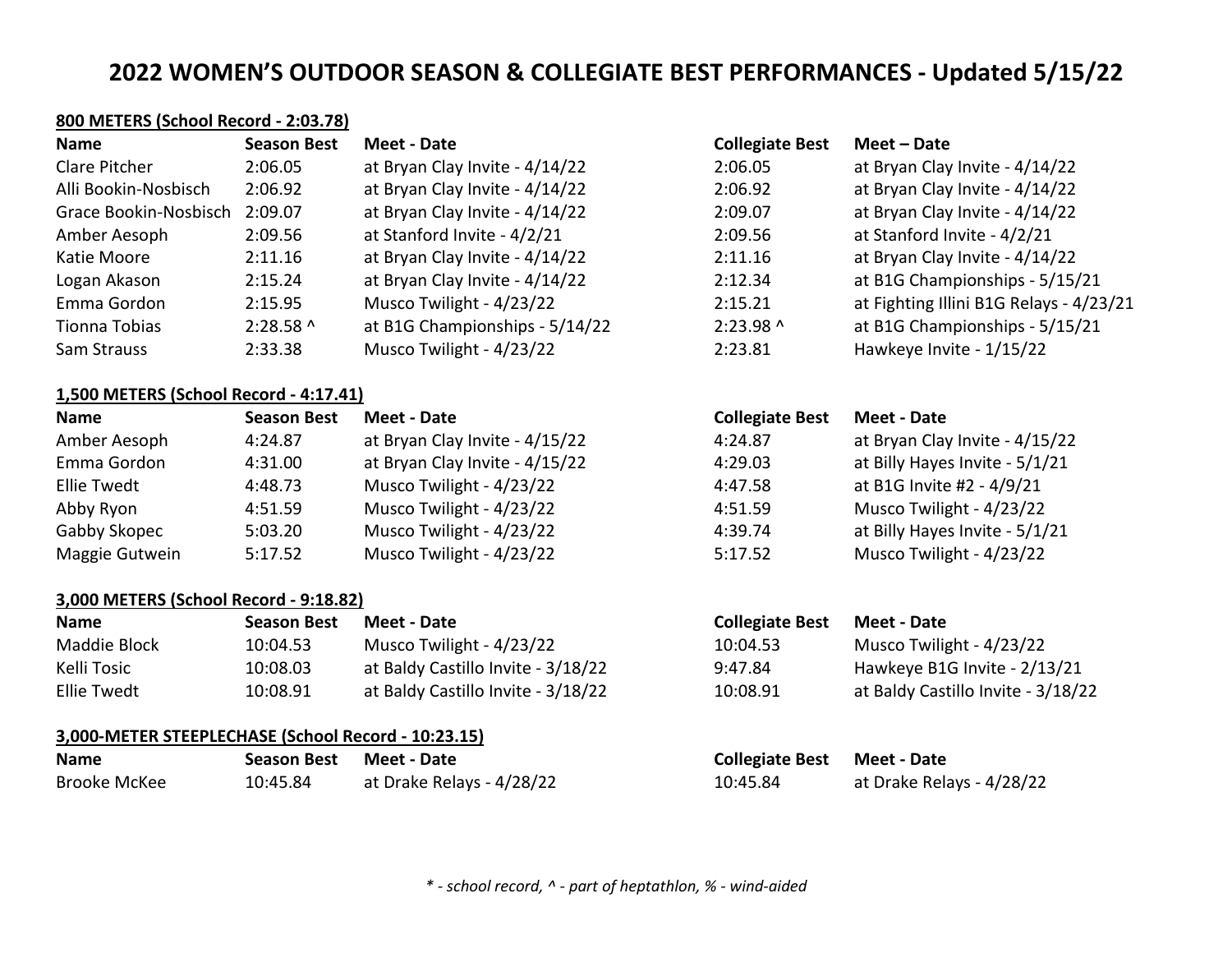#### **5,000 METERS (School Record - 15:45.84)**

| <b>Name</b>         | <b>Season Best</b> | Meet - Date                    | <b>Collegiate Best</b> | Meet - Date                    |
|---------------------|--------------------|--------------------------------|------------------------|--------------------------------|
| Kelli Tosic         | 17:02.03           | at Stanford Invite - 4/2/21    | 17:02.03               | at Stanford Invite - 4/2/21    |
| Emma Gordon         | 17:04.65           | at Stanford Invite - 4/2/21    | 17:04.65               | at Stanford Invite - 4/2/21    |
| <b>Brooke McKee</b> | 17:21.59           | at Stanford Invite - 4/2/21    | 16:50.17               | at B1G Championships - 2/26/22 |
| Maddie Block        | 17:32.70           | at B1G Championships - 5/15/22 | 17:27.70               | at Meyo Invite - 2/4/22        |
| Micah Poellet       | 17:42.45           | at Stanford Invite - 4/2/21    | 17:42.45               | at Stanford Invite - 4/2/21    |

#### **10,000 METERS (School Record - 33:17.01)**

| <b>Name</b>  | Season Best | Meet - Date                    | <b>Collegiate Best</b> | Meet - Date                    |
|--------------|-------------|--------------------------------|------------------------|--------------------------------|
| Kelli Tosic  | 35:19.42    | at Bryan Clay Invite - 4/14/22 | 35:19.42               | at Bryan Clay Invite - 4/14/22 |
| Maddie Block | 36:22.06    | at Drake Relays - 4/28/22      | 36:22.06               | at Drake Relays - 4/28/22      |

## **400-METER RELAY (School Record - 44.04)**

# **1,600-METER RELAY (School Record - 3:30.97)**

| Meet - Date                    |
|--------------------------------|
| at Stanford Invite - 4/2/21    |
| at Stanford Invite - 4/2/21    |
| at B1G Championships - 2/26/22 |
| at Meyo Invite - 2/4/22        |
| at Stanford Invite - 4/2/21    |
|                                |

| <b>Collegiate Best</b> | Meet - Date                    |
|------------------------|--------------------------------|
| 35:19.42               | at Bryan Clay Invite - 4/14/22 |
| 36:22.06               | at Drake Relays - 4/28/22      |

| <b>Names</b>                                                 | <b>Season Best</b> | Meet - Date                        |
|--------------------------------------------------------------|--------------------|------------------------------------|
| LaSarah Hargrove, Lia Love, Erin Dowd, Paige Magee           | 44.06              | at Jim Click Shootout - 4/9/22     |
| LaSarah Hargrove, Lia Love, Tionna Tobias, Paige Magee       | 44.66              | at Baldy Castillo Invite - 3/19/22 |
| LaSarah Hargrove, Tesa Roberts, Erin Dowd, Paige Magee       | 44.87              | at Drake Relays - 4/29/22          |
| LaSarah Hargrove, Lia Love, Mytika Mayberry, Myreanna Bebe   | 45.12              | at Mt. SAC Relays - 4/15/22        |
| Jade McDonald, Tesa Roberts, Laney Fitzpatrick, Chloe Larsen | 46.90              | at Jim Click Shootout - 4/9/22     |
| Mytika Mayberry, Miya Brines, Laney Fitzpatrick, Sarah Bova  | 47.55              | Musco Twilight - 4/23/22           |
|                                                              |                    |                                    |

| <b>Names</b>                                                         | <b>Season Best</b> | Meet - Date                        |
|----------------------------------------------------------------------|--------------------|------------------------------------|
| Mariel Bruxvoort, Erin Dowd, Payton Wensel, Tesa Roberts             | 3:33.18            | at B1G Championships - 5/15/22     |
| Mariel Bruxvoort, Tesa Roberts, Payton Wensel, Erin Dowd             | 3:35.40            | at Jim Click Shootout - 4/9/22     |
| Erin Dowd, Chloe Larsen, Sara Bova, Alli Bookin-Nosbisch             | 3:38.14            | at Baldy Castillo Invite - 3/19/22 |
| Clare Pitcher, Chloe Larsen, Alli Bookin-Nosbisch, Laney Fitzpatrick | 3:42.41            | at Jim Click Shootout - 4/9/22     |
| Chloe Larsen, Laney Fitzpatrick, Alli Bookin-Nosbisch, Clare Pitcher | 3:42.90            | at Mt. SAC Relays - 4/15/22        |
| Katie Moore, Chloe Larsen, Grace Bookin-Nosbisch, Laney Fitzpatrick  | 3:45.63            | at Beach Invite - 4/16/22          |
| Laney Fitzpatrick, Chloe Larsen, Grace Bookin-Nosbisch, Nylah Perry  | 3:51.05            | at Drake Relays - 4/30/22          |
| Grace Bookin-Nosbisch, Katie Moore, Nylah Perry, Logan Akason        | 3:51.13            | at Jim Click Shootout - 4/9/22     |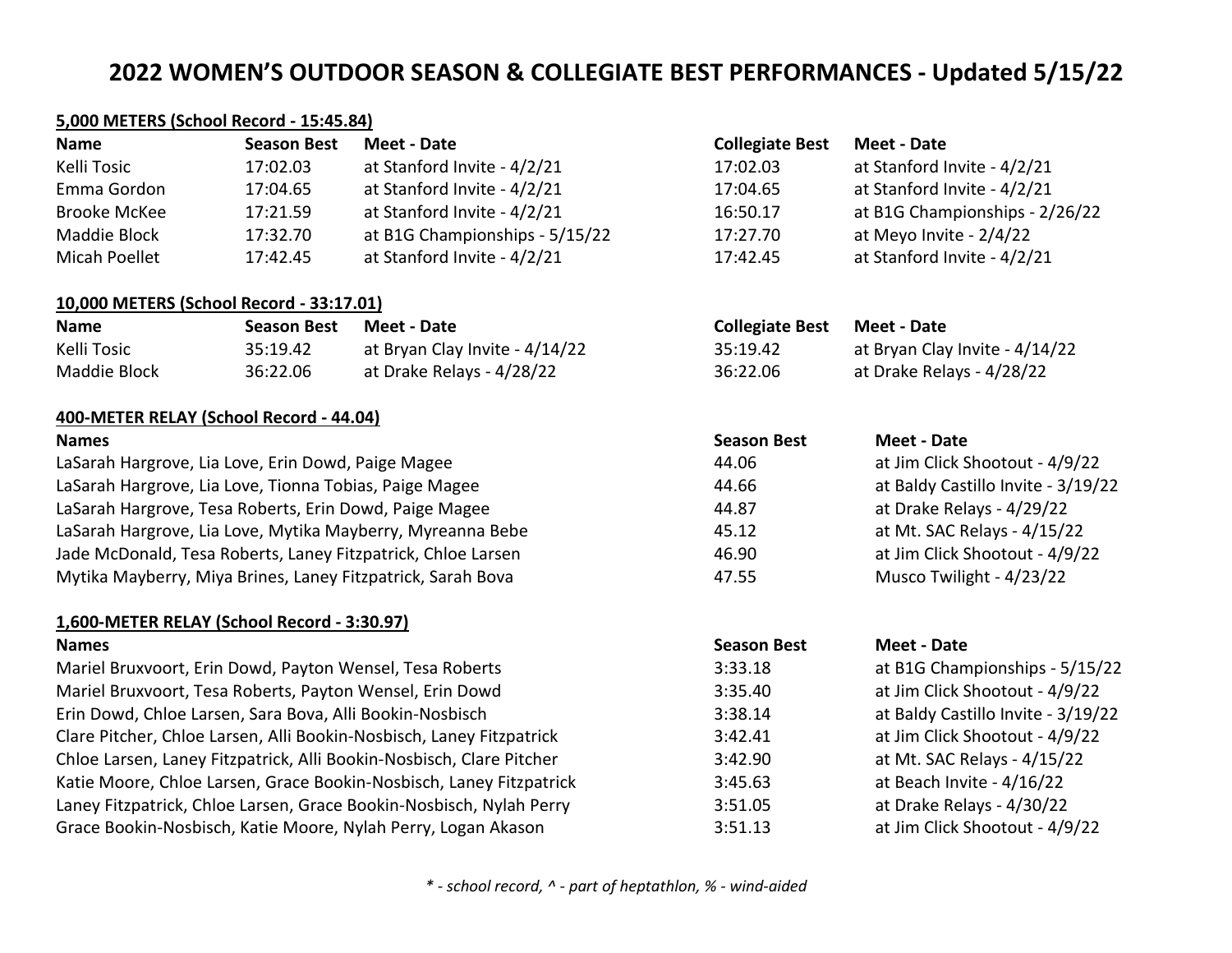## **SPRINT MEDLEY RELAY (School Record - 3:48.63)**

| <b>Names</b>                                              |                                                                         |                                                                         | <b>Season Best</b>     | Meet - Date                             |
|-----------------------------------------------------------|-------------------------------------------------------------------------|-------------------------------------------------------------------------|------------------------|-----------------------------------------|
| LaSarah Hargrove, Erin Dowd, Payton Wensel, Clare Pitcher |                                                                         |                                                                         | 3:52.56                | at Drake Relays - 4/30/22               |
|                                                           | 3,200-METER RELAY (School Record - 8:31.84)                             |                                                                         |                        |                                         |
| <b>Names</b>                                              |                                                                         |                                                                         | <b>Season Best</b>     | <b>Meet - Date</b>                      |
|                                                           | Katie Moore, Alli Bookin-Nosbisch, Grace Bookin-Nosbisch, Clare Pitcher |                                                                         | 8:35.75                | at Drake Relays - 4/29/22               |
|                                                           | <b>DISTANCE MEDLEY RELAY (School Record - 11:22.18)</b>                 |                                                                         |                        |                                         |
| <b>Names</b>                                              |                                                                         |                                                                         | <b>Season Best</b>     | <b>Meet - Date</b>                      |
|                                                           |                                                                         | Grace Bookin-Nosbisch, Tesa Roberts, Alli Bookin-Nosbisch, Amber Aesoph | 11:40.18               | at Drake Relays - 4/30/22               |
|                                                           | <b>HIGH JUMP (School Record - 1.86 meters)</b>                          |                                                                         |                        |                                         |
| <b>Name</b>                                               | <b>Season Best</b>                                                      | <b>Meet - Date</b>                                                      | <b>Collegiate Best</b> | <b>Meet - Date</b>                      |
| Maria Gorham                                              | $5-7$ 1/4 (1.71m)                                                       | at Beach Invite - 4/16/22                                               | $5-7$ 1/4 (1.71m)      | at Beach Invite - 4/16/22               |
| Tionna Tobais                                             | 5-5 $(1.65m)$ ^                                                         | at B1G Championships - 5/13/22                                          | $5-5(1.65m)$           | 2x, last at B1G Championships - 5/13/22 |
| Miya Brines                                               | 5-1 $1/4$ (1.56m) ^                                                     | at B1G Championships - 5/13/22                                          | 5-1 $1/4$ (1.56m) ^    | at B1G Championships - 5/13/22          |
|                                                           | LONG JUMP (School Record - 6.78 meters)                                 |                                                                         |                        |                                         |
| <b>Name</b>                                               | <b>Season Best</b>                                                      | <b>Meet - Date</b>                                                      | <b>Collegiate Best</b> | <b>Meet - Date</b>                      |
| Tionna Tobias                                             | 19-4 1/2 (5.90m)                                                        | at Pepsi Florida Relays - 4/1/22                                        | $20-1$ 1/2 (6.13m)     | Larry Wieczorek Invite - 1/21/22        |
| Jade McDonald                                             | 18-7 (5.66m) %                                                          | Musco Twilight - 4/23/22                                                | 18-2 1/2 (5.55m)       | Jimmy Grant Invite - 12/11/21           |
| Miya Brines                                               | 17-6 3/4 (5.35m) ^%                                                     | at B1G Championships - 5/14/22                                          | 17-6 3/4 (5.35m) ^     | at B1G Championships - 5/14/22          |
|                                                           | <b>TRIPLE JUMP (School Record - 13.46 meters)</b>                       |                                                                         |                        |                                         |
| <b>Name</b>                                               | <b>Season Best</b>                                                      | <b>Meet - Date</b>                                                      | <b>Collegiate Best</b> | <b>Meet - Date</b>                      |
| Kayla Hutchins                                            | 39-8 3/4 (12.11m)                                                       | at Jim Click Shootout - 4/9/22                                          | 41-10 (12.75m)         | at B1G Husker Invite - 4/17/21          |

Jade McDonald 39-2 1/4 (11.94m) 2x, last at Drake Relays - 4/29/22 40-0 1/2 (12.20m) at B1G Championships - 2/26/22